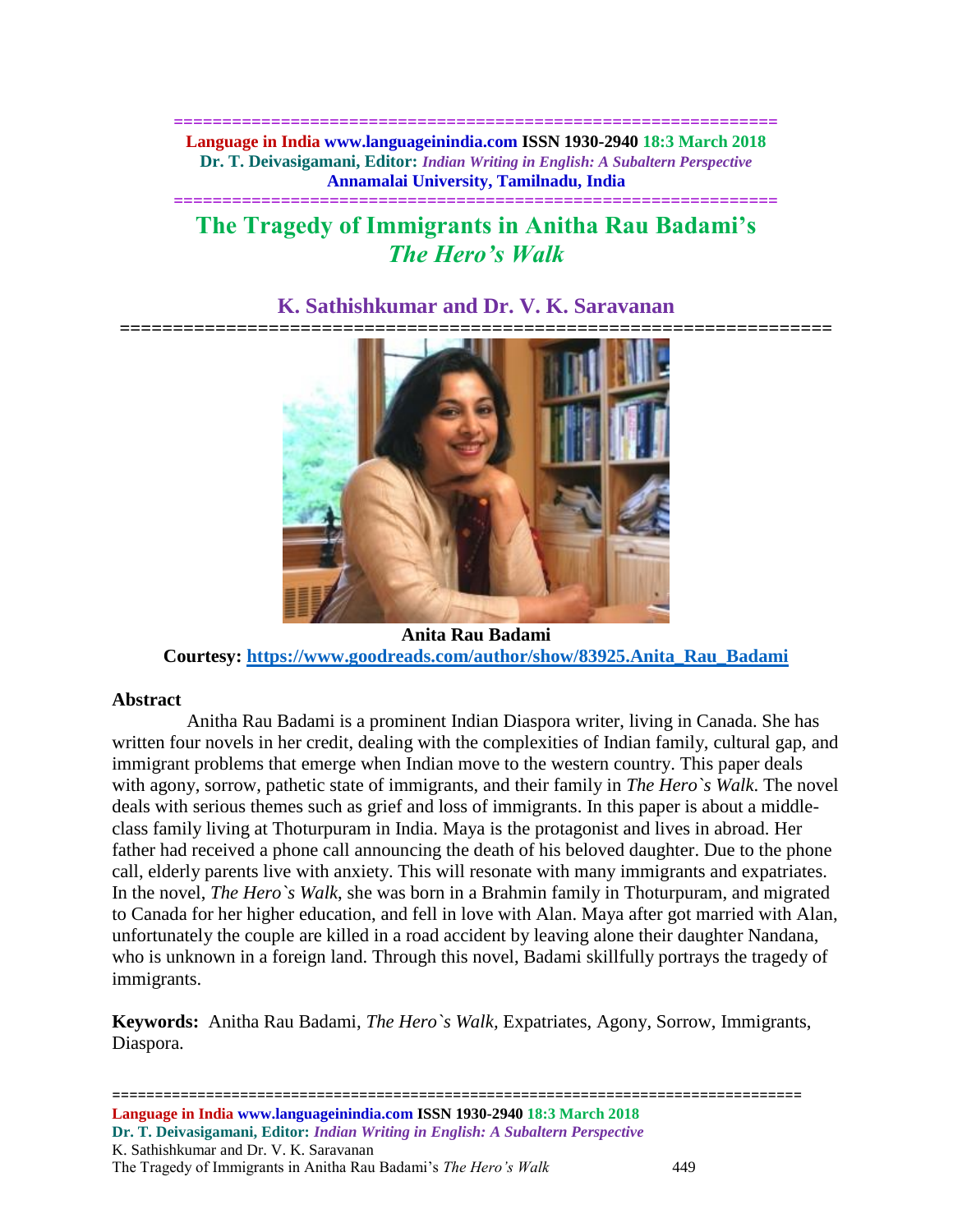#### **Indian Migrants and Migration**

The Indian diaspora of around eleven million people is smaller than its Jewish, Chinese, African, British, Canadian and other counterparts, and represents just over one percent of the population of India, it is unique in several significant respects. First, it is for more widespread than any other, covering over seventy centuries and a significant economic and political presence in over a quarter of them. The Indian immigrants are more varied than any other. Its members represent half of a dozen religions, are drawn from even different regions for India, belong to dozen castes, over a wide variety of occupations ranging from labours and factory workers to professionals and industrialists, earn both highest and lowest percentage capital income in the world.

The major Indian migration occurred after the Second World War, at first to Britain, then to the USA and little latter to Australia, Canada and continent of Europe. The labour-hungry British industries recruited Indians mainly from the Punjab and Gujarat, the peak period of migration bring between 1956 and 1965. The professionals, mainly doctors, came a little later, joined in the late 1960s. In Indian population in Britain today is around one million, of which just over a third are Hindus, about forty percent of Sikhs, around sixteen percent Muslims the rest Christians, Parsis and Buddhists. Although their percentage is small, the number of Indians such countries as Canada, Russia and Netherlands is quite large.

#### **Anitha Rau Badami**

Anitha Rau Badami is a prominent Indian Diaspora writer, living in Canada. She has written four novels in her credit, dealing with the complexities of Indian family, cultural gap, and immigrant problems that emerge when Indian move to the western country. This paper deals with agony, sorrow, pathetic state of immigrants, and their family in *The Hero`s Walk*. The novel deals with serious themes such as grief and loss of immigrants.

### *The Hero's Walk*



================================================================================= **Language in India www.languageinindia.com ISSN 1930-2940 18:3 March 2018 Dr. T. Deivasigamani, Editor:** *Indian Writing in English: A Subaltern Perspective* K. Sathishkumar and Dr. V. K. Saravanan The Tragedy of Immigrants in Anitha Rau Badami's *The Hero's Walk* 450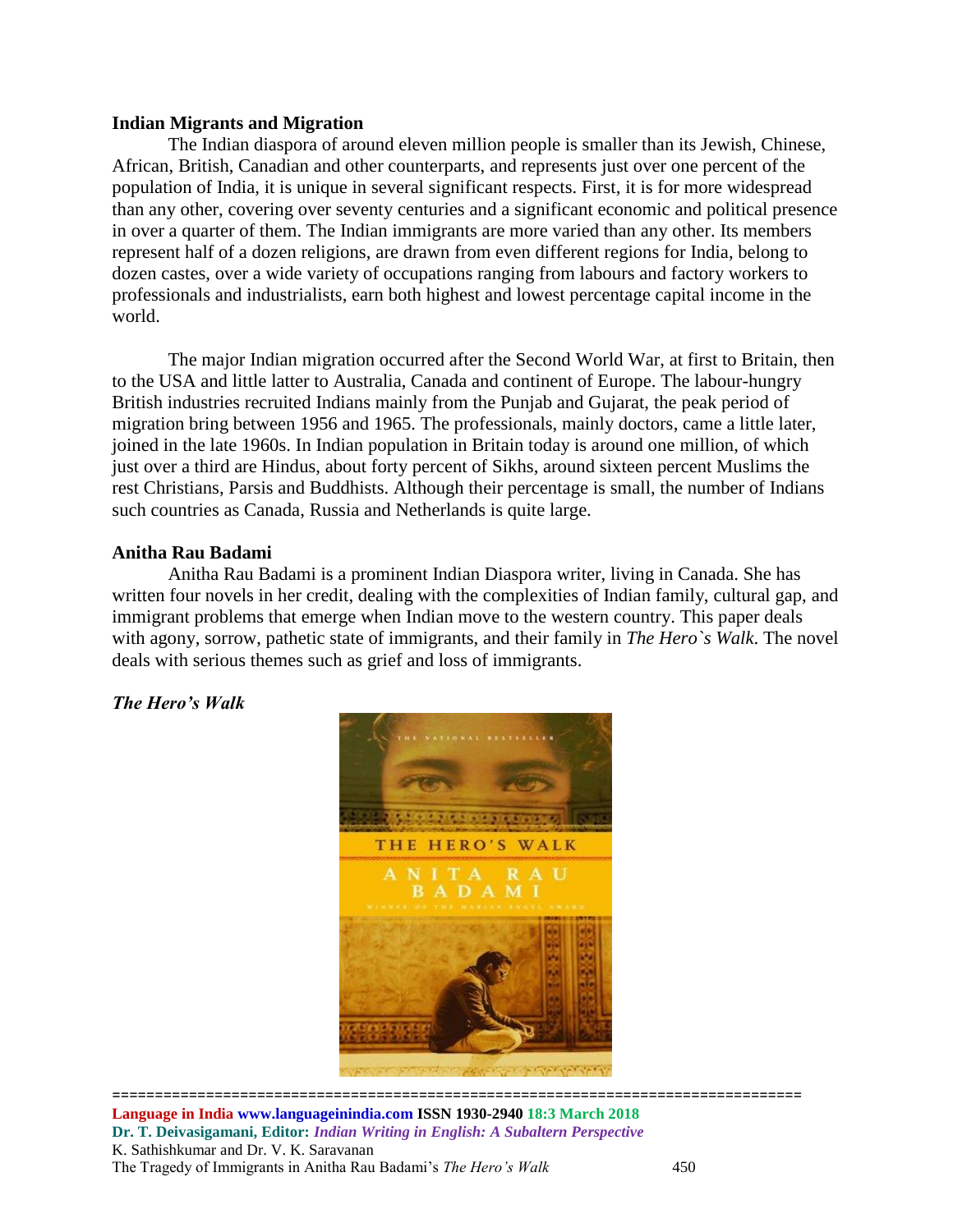*The Hero's Walk* is straddles two worlds: India and Canada. This novel is beginning with a long-distance call from Vancouver from Totrupuram, somewhere in Tamilnadu, south India, the narrative goes back and forth, the ring of the telephone aptly symbolizing our globalized world where national identities and national literatures are porous and multivalent.

#### **Focus of this Paper - Impact of Maya's Death on Her Family**

This paper traces the many-faceted tale of the impact of Maya's death on her family; her father and mother, her spinster aunt, her grandmother her brother and finally her daughter. The narratives move forward mainly through the voice of an omniscient narrator, replenished by the memories of the characters. Sripathi and Nirmala, both in their fifties, are the two main characters whose points of view are privileged. In Sripathi home shrill ringing of the telephone in Big House in Toturpuram is the harbinger of bad news. Sripathi and Nirmala's daughter Maya and her Canadian husband Alan die in a car accident. The news interrupts the day- to- day life of the Toturpuram household during the filling water containers, the morning coffee. Ironically, the rangoli pattern of at the front door of the house, which is supposed the ward off evil, has failed to avert the disaster.

The death of their daughter would have been terrible under normal circumstances, but it causes a crisis in Sripathi and Nirmala's marriage because of the unfinished business of Sripathi's refusal to accept his daughter decision to break of her engagement to an Indian and marry a white man she met in her university. For nine long years, Sripathi has refused to speak to Maya on the phone or read her letter, let alone write her, and he had forbidden to visit her. So the first thing that happens after the news of her death reaches Toturpuram is Nirmala's anger against her husband. She blames him for Maya's death. Sripathi, while maintaining a brave face for the outside world, begins to crumble inside, feeling responsible for Maya death because he withheld his blessings from her. Meanwhile, he must travel to Canada to bring back Nandana, his granddaughter, who has stopped speaking because of the shock caused by her parent's sudden death.

#### **A Moving Tale of a Tragic Death**

Badami tells a deeply moving tale of the aftermath of a tragic death. The memories of the dead daughter haunt the couple and imbue their lived space with her ghostly presence. We see her through their eyes, as a young child and young women. Nandana, the child, provides another version of the lives of Maya and her husband Alan. Because she no longer speaks, what we hear are her interior monologues. Her visit to the eerily empty family home in Vancouver with Aunty Kiran is a powerful portrayal of grief and loss.

But life goes on. Sripathi brings Nandana to Toturpuram as stipulated by maya's will. From this point on, it is Nirmala who is centre-staged as Nandana's primary care-giver. Picking up the pieces, so to say, she heroically goes on, providing day-to-day sustenance to Nandana and to the rest of the family. Her experience also causes a psychological transformation in her. She feels that she should not have obeyed her husband so docilely, that she should have demanded that Maya be allowed to visit.